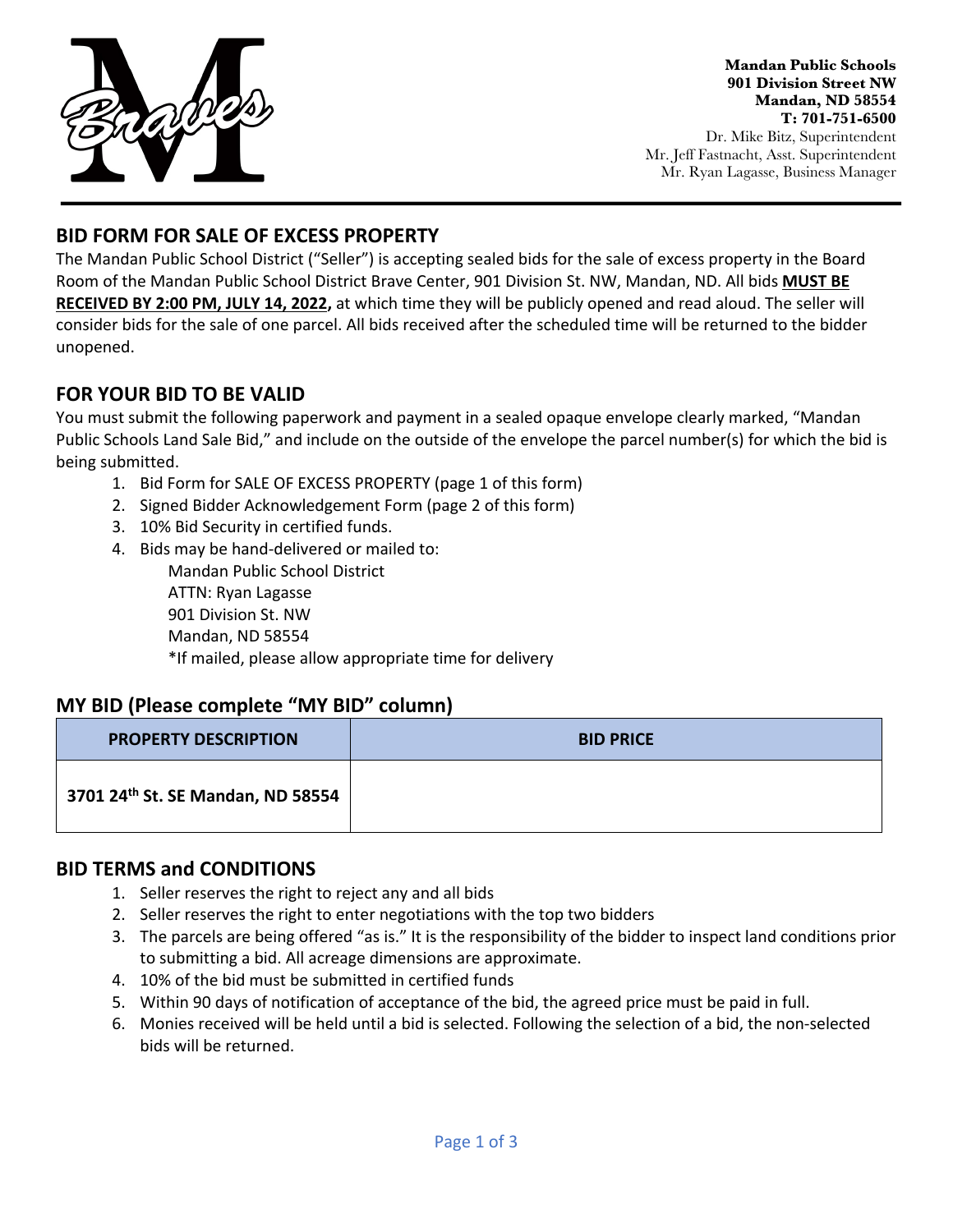

**Mandan Public Schools 901 Division Street NW Mandan, ND 58554 T: 701-751-6500** Dr. Mike Bitz, Superintendent Mr. Jeff Fastnacht, Asst. Superintendent Mr. Ryan Lagasse, Business Manager

#### **BIDDER ACKNOWLEDGEMENT FORM**

\_\_\_\_\_\_\_\_\_\_\_\_\_\_\_\_\_\_\_\_\_\_\_\_\_\_\_\_\_\_\_\_\_\_\_\_\_\_\_\_\_\_\_\_\_\_\_\_\_\_\_\_\_\_\_

\_\_\_\_\_\_\_\_\_\_\_\_\_\_\_\_\_\_\_\_\_\_\_\_\_\_\_\_\_\_\_\_\_\_\_\_\_\_\_\_\_\_\_\_\_\_\_\_\_\_\_\_\_\_\_

\_\_\_\_\_\_\_\_\_\_\_\_\_\_\_\_\_\_\_\_\_\_\_\_\_\_\_\_\_\_\_\_\_\_\_\_\_\_\_\_\_\_\_\_\_\_\_\_\_\_\_\_\_\_\_

\_\_\_\_\_\_\_\_\_\_\_\_\_\_\_\_\_\_\_\_\_\_\_\_\_\_\_\_\_\_\_\_\_\_\_\_\_\_\_\_\_\_\_\_\_\_\_\_\_\_\_\_\_\_\_

\_\_\_\_\_\_\_\_\_\_\_\_\_\_\_\_\_\_\_\_\_\_\_\_\_\_\_\_\_\_\_\_\_\_\_\_\_\_\_\_\_\_\_\_\_\_\_\_\_\_\_\_\_\_\_

\_\_\_\_\_\_\_\_\_\_\_\_\_\_\_\_\_\_\_\_\_\_\_\_\_\_\_\_\_\_\_\_\_\_\_\_\_\_\_\_\_\_\_\_\_\_\_\_\_\_\_\_\_\_\_

I UNDERSTAND the Bid Terms and Conditions and accept that the properties are offered in an "as is" condition, with no expressed or implied warranties of any kind by the seller. I further understand that all acreage is approximate. My bid is a binding and irrevocable agreement to purchase.

NAME OF BIDDER (printed or typed)

SIGNATURE OF BIDDER

ADDRESS OF BIDDER

CITY, STATE, ZIP CODE

TELEPHONE NUMBER OF BIDDER

EMAIL OF BIDDER

All bids **MUST BE RECEIVED BY 2:00 PM, JULY 14, 2022,** in the Board Room of the Mandan Public School District Brave Center, 901 Division St. NW Mandan, ND at which time they will be publicly opened and read aloud.